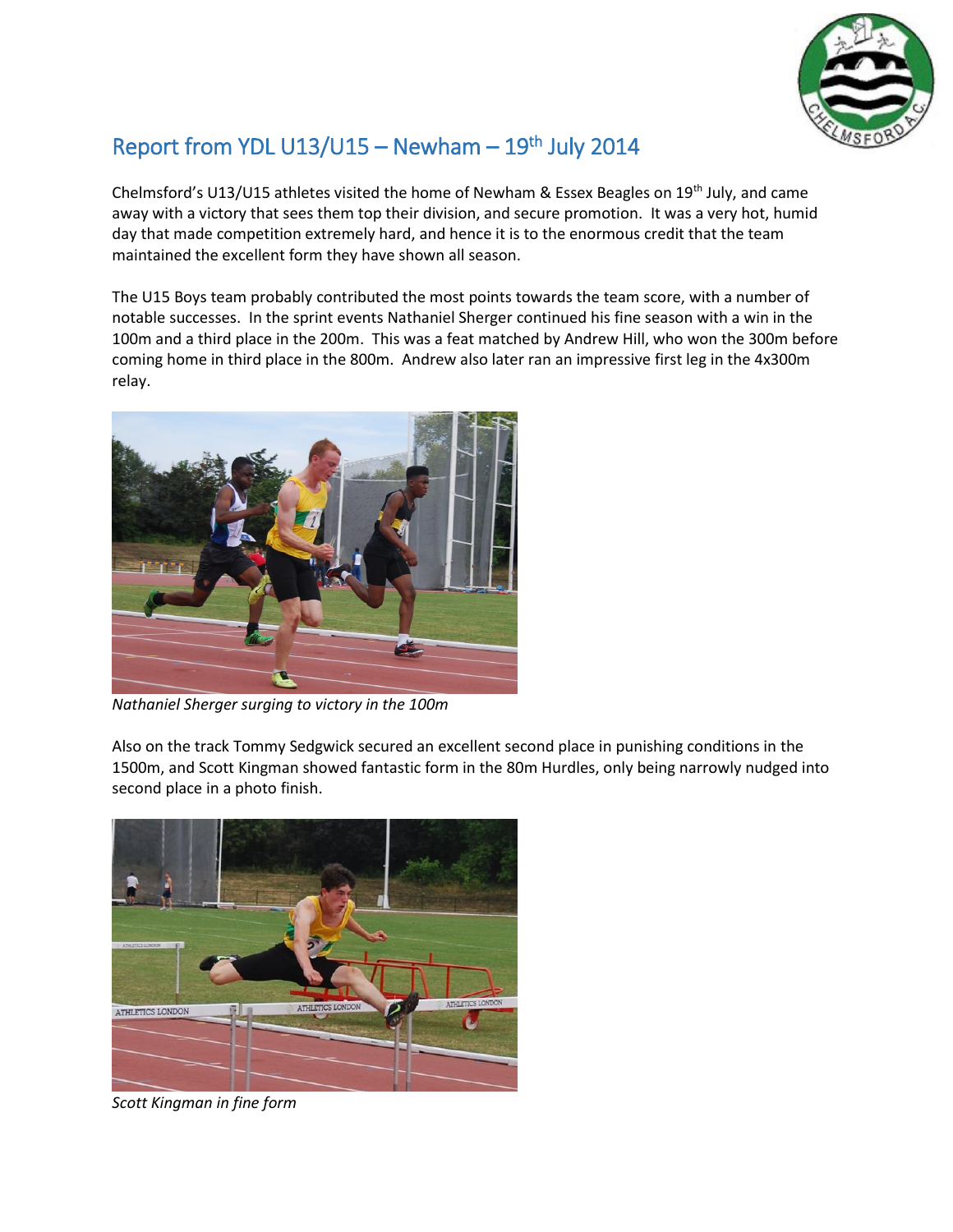The team ran up substantial points in the Field, with Michael Avraam coming second in the Discus before winning the B string Javelin. Alex Skingle won the Hammer, George Hay did likewise in the Javelin, and Matthew Barnes and Oliver Hay both scored heavily in the Pole Vault.



*Matthew Barnes flying high in the Pole Vault*

The U15 Girls also recorded some excellent performances. Connie Forman once again won the Long Jump, before showing superb form in coming second in the 75m Hurdles, and being given the same time as the winner. Co-incidentally, Phoebe Jeffery recorded exactly the same time in the B event! Phoebe also scored a fine second place in the 300m.

Ruby Hammond had a good day, coming second in the 100m, before securing second place in the B string High Jump. Alisha Hayes was delighted to record a new PB of 1.45m in coming third in the A string High Jump.



*Alisha Hayes on her way to a High Jump PB*